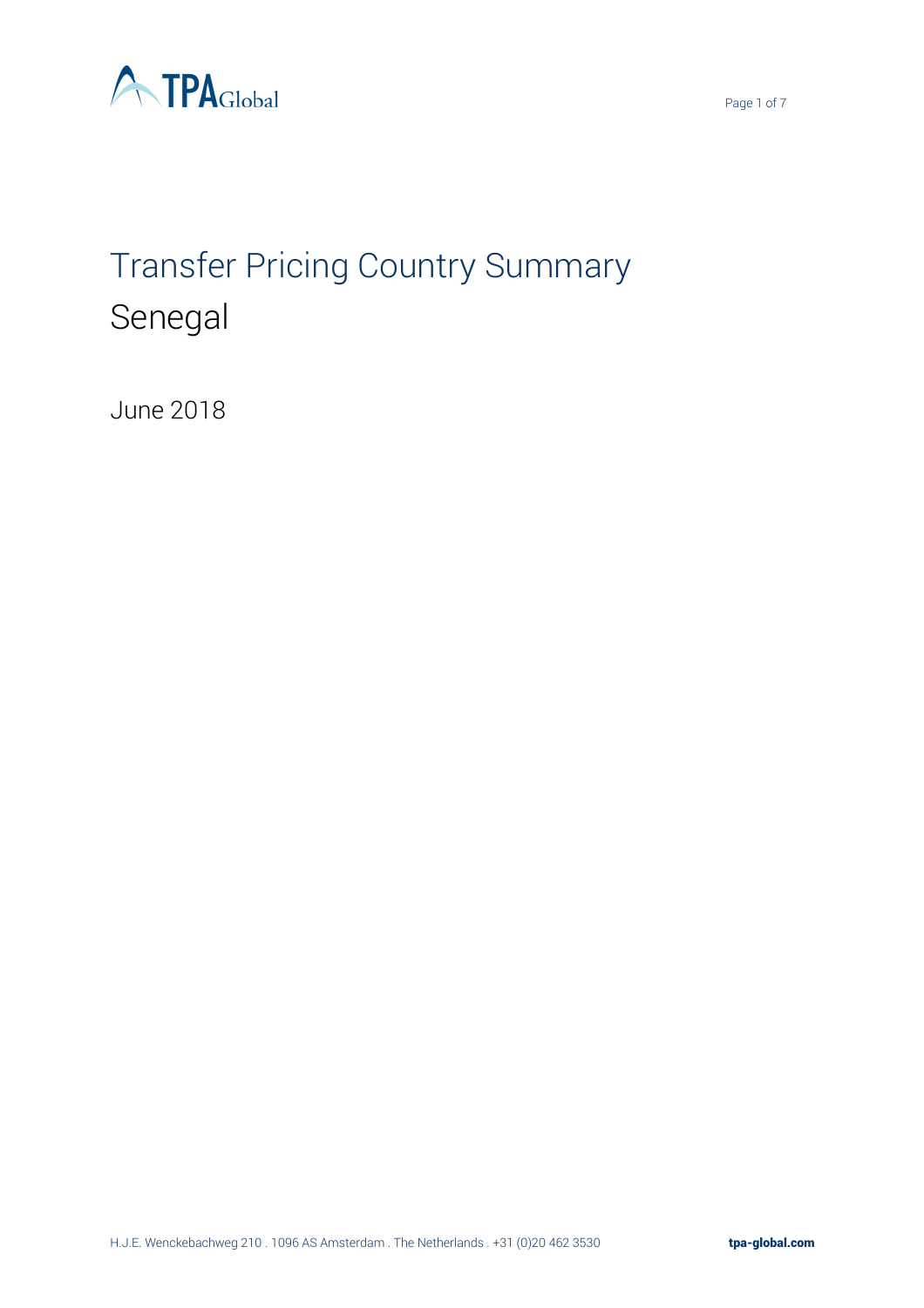

# Legislation

## **Existence of Transfer Pricing Laws/Guidelines**

Law No 2012-31 of 31 December 2012 of 'Code Générale des Impôts' (CGI - General Tax Code) modified the Transfer pricing regulation of Senegal. The new Regulation took effect January 1, 2013.

By virtue of Article 17 CGI, where in determining the taxable profit of an entity derived through its dependence or the ownership of its capital by another entity situated out of Senegal, profits indirectly transferred, either by raising or reducing the transfer price, by thin capitalization or any other means will be added to the resident entity and taxed accordingly. This provision also applies to entities whose capital is controlled by a group entity resident out of Senegal. Such requirements apply only to local entities, which realize an annual net turnover equal to 5 Billion FCFA as well as those related to such companies.

## **Definition of Related Party**

Application of the Transfer pricing rules is based on dependency in capital, and control by another entity or where both entities are being controlled by a group entity.

Dependency in capital and control is further defined as a relationship between two entities connected by direct or indirect majority of shareholding and or one of the companies has voting rights upon the other.

## **Transfer Pricing Scrutiny**

The new provision has considerably strengthened the control of transfer pricing. It enables tax authorities to ensure, in particular, compliance of transfer pricing based on the arm's length principle. It has enhanced determination of the role of the Senegalese company in the transaction process (functional analysis) and the relevance of the method chosen in determining the transfer price.

#### **Transfer Pricing Penalties**

There are no specific Transfer pricing penalties outlined in the code.

But, in cases when transfer pricing misstatements relates to tax avoidance, the penalties enshrine in the tax code are applicable; thus:

● Late payment of tax is charged a 5% interest on the amount due, plus an additional 0.5% duty per month of delay. A late payment is due when the taxpayer's regularization is spontaneous.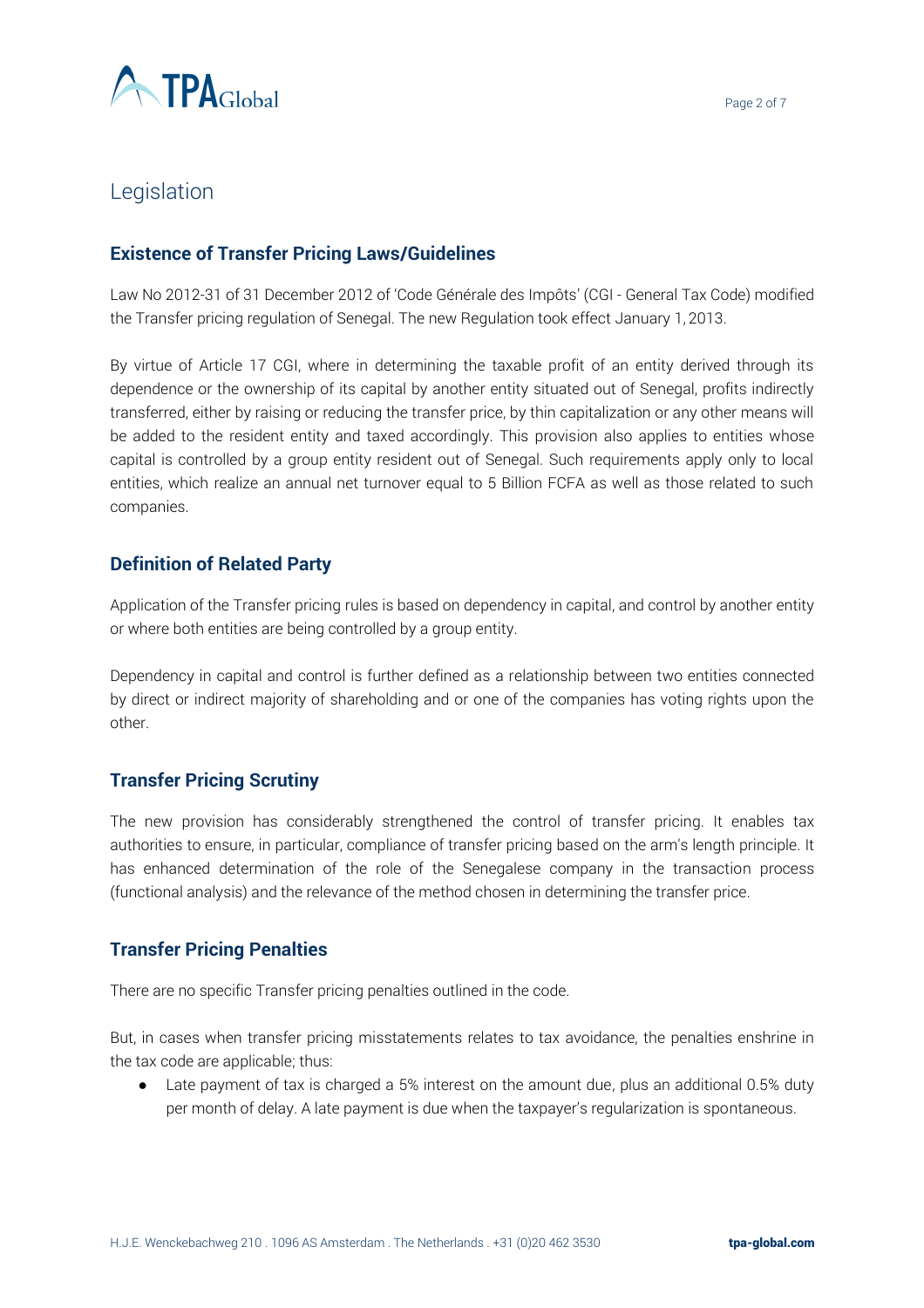

On the other hand, if such payment is triggered by a tax audit from the authority after the deadline is due, the following penalties apply:

- Where there is no specific penalty for the tax crime committed, the taxpayer is levied a fine of 200,000FCFA; and a fine of 500,000FCFA if a judicial notice was served;
- Where the fine stems from insufficient documentation, it may not exceed 1,000,000FCA after a judicial notification;
- Failure to keep accounting records, opposition to a tax audit, fraud, the existence of a private contract fixing prices and any proof of express commission of a tax crime carries a fine of 5,000,000FCFA.

The above fine is doubled where committed by a recurring offender.

Further penalties in the tax code include:

- Fined at 25% for other taxes (CIT, business license tax, taxes on real estate, registration duties and company car tax);
- Fined at 50% for failure to pay any WHT and concealment of prices or a section of the contract on the price of a transaction during registration;
- Fined at 100% when the taxable transaction by a tax recidivist was not declared at the tax office;
- And a fine of 5,000,000FCFA to 25,000,000FCFA and from 2 years to 5 years for Fiscal Fraud.

## **Advance Pricing Agreement (APA)**

Advance Pricing Agreements are generally available. There is a possibility for a unilateral prior agreement (between the taxpayer and the Senegalese Tax administration) or a prior bilateral agreement (between the tax authorities of the two countries of the companies involved) on transfer pricing.

## **Safe Harbor Rules**

Senegal does not have specific thin capitalization rules; however, limits are imposed on interest paid to partners on funds provided to a company. In Senegal, the net assets of a company must be equal to at least half of the share capital of the company. In case the net assets are lower than this threshold, the situation should be regularized by any lawful means within a period of two years following the financial year it appears. Otherwise, any third party can request the closing of the entity before the courts. Deductibility of interest paid to a shareholder upon a loan or an advance in general is limited to a maximum rate calculated on the Central Bank legal interest rate (currently fixed at 3.5%) plus 3 points, calculated on the amount of the share capital. Portions exceeding this limit are not deductible for CIT purpose.

# Documentation And Disclosure Requirements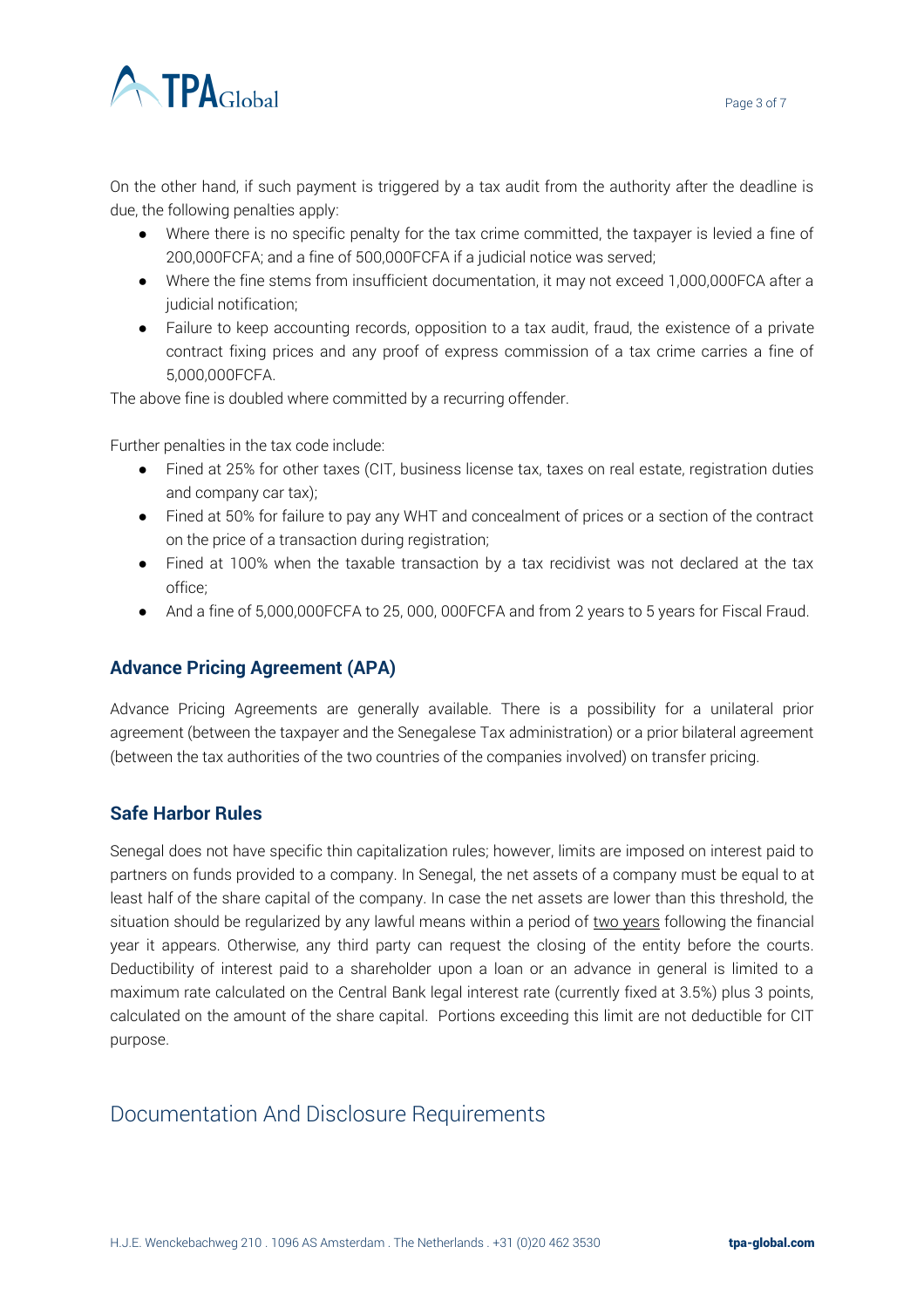

## **Tax Return Disclosures**

Taxpayers resident in Senegal are required to preserve, at the reach of the Tax administration, documentations justifying the transfer price of transactions carried out with non-resident associated enterprises.

Taxpayers are required to declare their taxes at residence, on or before April 30, after the close of the preceding fiscal year being December 31. A tax return consolidation is necessary when a company established in Senegal controls other companies. Thus, the taxpayers are required to comply with the tax provisions regulating their business activity and the specific accounting procedure, otherwise, the tax documentation must be prepared according to the OHADA (Organisation for the Harmonization of Business Laws in Africa) accounting standards.

In compliance therefore, the accounting books, registers, declarations, receipts, contracts, documents and justifying documents whose preservation is mandatory must be presented to the tax administrator. Upon request by the tax administration, the company must present its general tax documentation, while respecting a deadline of 20 days to this effect; except otherwise extended to 45 days at the request of the taxpayer.

## **Level of Documentation**

The Senegalese Transfer pricing documentation comprises:

- A general information on the associated group enterprise; a description of the transaction, including the changes that took place during the business course;
- A general description of the legal and operational structure of the associated group entity engaged in the controlled transaction;
- A general description of the functions performed, risks assumed, and assets used by the associated enterprises that affects the controlled/audited enterprise;
- A list of intellectual property used; trademarks, trade names, licenses, and knowhow by the control enterprise; and,
- A description of the general Transfer pricing policy of the group.

Specific information concerning the controlled enterprise must comprise:

- A description of its commercial activity;
- A description of the transaction carried out with other associated enterprises; the capital employed and the expected profits;
- Cost sharing arrangements and a copy of any prior agreements on the transfer price, the criteria used in determining the transfer price, which affected the result of the controlled entity;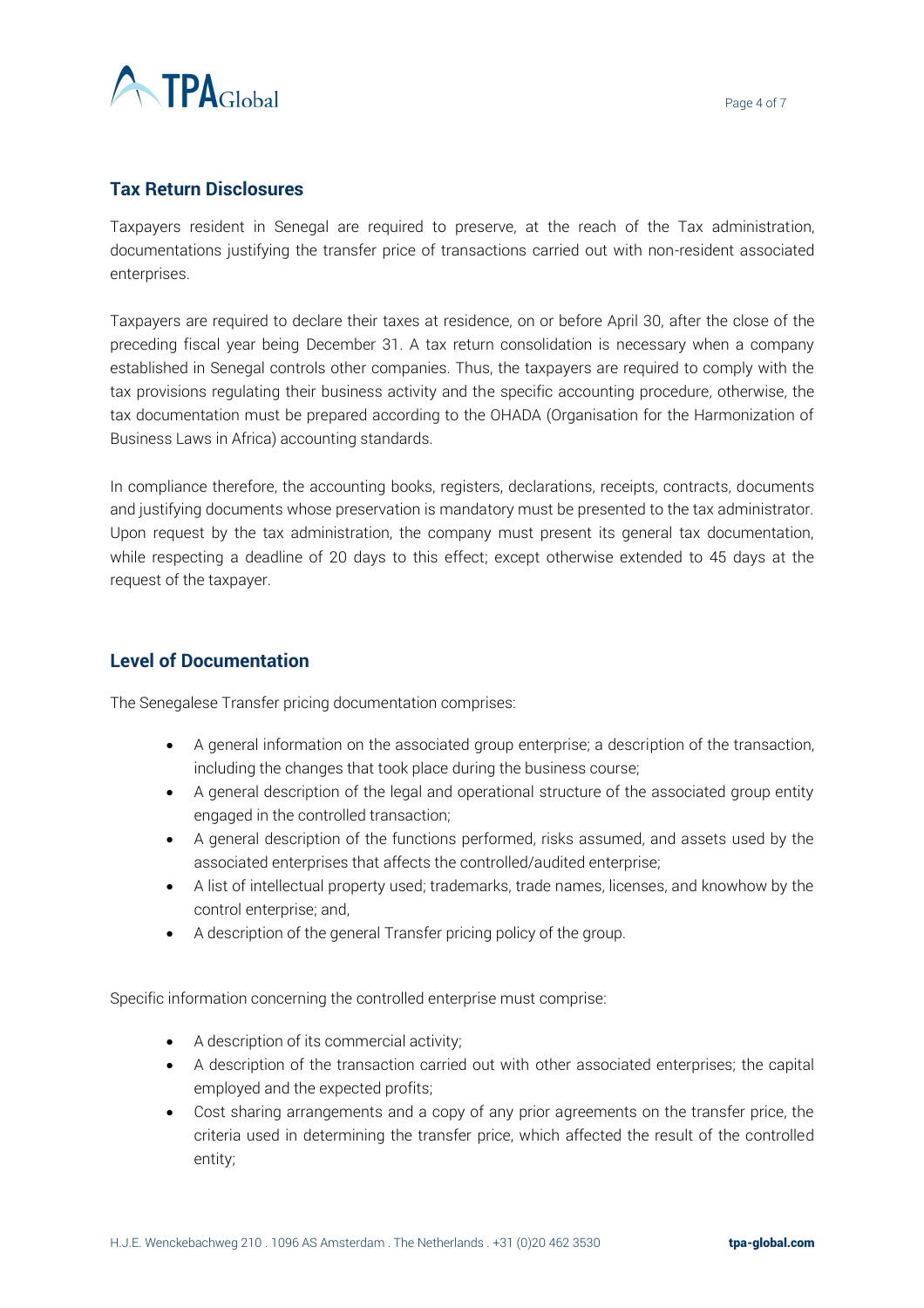

- The TP Methods used; in regards to the industrial, commercial and financial nature of the transaction carried out with the related party, companies and group entities involved; while justifying its use; and,
- An outlined comparability analysis pertinent to the controlled enterprise if applicable.

Where during the tax audit the tax administration discovers some intercompany transactions were carried out, she may request for further documentation comprising:

- A description of the nature of the relationship between the controlled enterprise and other non-resident entities that gave rise to the application of the Transfer Pricing provision;
- The TP Methods used in determining the transfer price; in regard to the industrial, commercial and financial nature of the intercompany transaction; and the companies and group entities involved;
- A general description of the functions performed and the risks assumed by the associated enterprises;
- And, the tax treatment of such transactions carried out by the non-resident enterprises and or entities that own the capital and voting power in the controlled entity.

Considering the fact that the level of documentation is extremely stringent, suppliers are required to keep a register indicating the names and address of purchasers, the nature and quantity of raw materials and the finished goods transferred. Such register must be presented during a tax audit. Where the transaction is carried out with an associated enterprise resident in a tax haven or noncooperative State (in terms of tax information), every beneficiary of the transaction must also provide complementary documentation such as balance sheets.

#### **Record Keeping**

Tax records, registers, declarations, receipts, bills, pricing contracts, and accounting documents must be preserved for at least 10 years. The 10-year record keeping period also applies to tax information stored in electronic form. The taxpayer is required to provide access to this electronic storage device to the tax administration in order to audit such electronic form, if required. As a rule, the justifying documentation must be kept within the territorial boundaries of Senegal.

#### **Language for Documentation**

The Language of documentation for Transfer pricing purposes in Senegal is the French language.

#### **Small and Medium Sized Enterprises (SMEs)**

There is no special provision for small and medium sized companies in the code.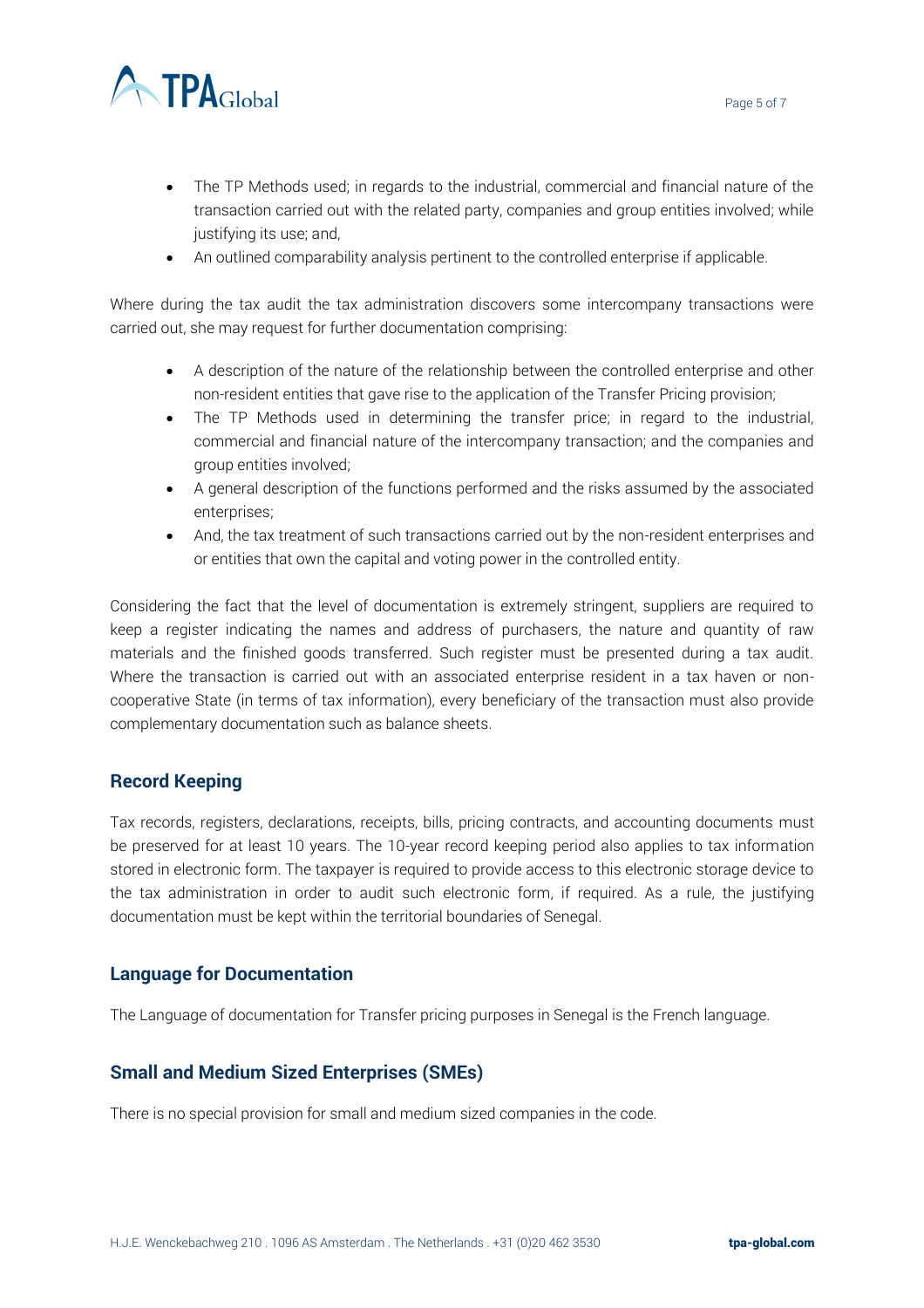

#### **Deadline to Prepare Documentation**

There is no statutory deadline to prepare Transfer pricing documentation. Documentation needs to be prepared upon request; however, entities must always be prepared to present the necessary documentation to justify that transactions between related entities are made according to the arm's length principle.

#### **Deadline to Submit Documentation**

Generally, Transfer pricing documentation must be made available to the tax administration on the date scheduled for verification and audit of the controlled entity. Upon request by the tax administration therefore, the outlined documents must be produced within a deadline of 20 days.

# Statute Of Limitations

In Senegal, there is an applicable statute of limitation of 4 years from the date of commission of a tax crime, to challenge the tax administration and or punish the taxpayer. This 4 years date limit applies to erroneous tax declarations, omissions and fictive declarations. However, the prescriptive period ends in the event of a notification by the tax authorities for a correction and or acknowledgement by the taxpayer of the crime. The taxpayer also has a period of one year beyond the four years to redress any erroneous declaration made.

# Transfer Pricing Methods

The Senegalese TP regulation is largely inspired by the OECD guidelines. However, the determination of the arm's length nature of a transaction is left to the appreciation of the controlled enterprise. In this regard, no specific Transfer pricing method is favoured; hence the wide acceptance of the OECD TP methods by the CGI. The taxpayer therefore has the liberty to choose a TP method that best substantiates her transfer price and transfer pricing policy.

Thus, any OECD transfer pricing method will be accepted by the tax administration, suffice it produces acceptable results justifying the arm's length price; suite, the CUP, RPM, C+, TNMM and PSM may be used in determining the Transfer Price.

# Comparables

Per the CGI Transfer pricing regulations, the search and provision of comparables to substantiate the transfer price is on the taxpayer/controlled entity. Where the Transfer pricing method used requires the taxpayer or controlled entity must provide an outlined comparability analyses, the Tax administration